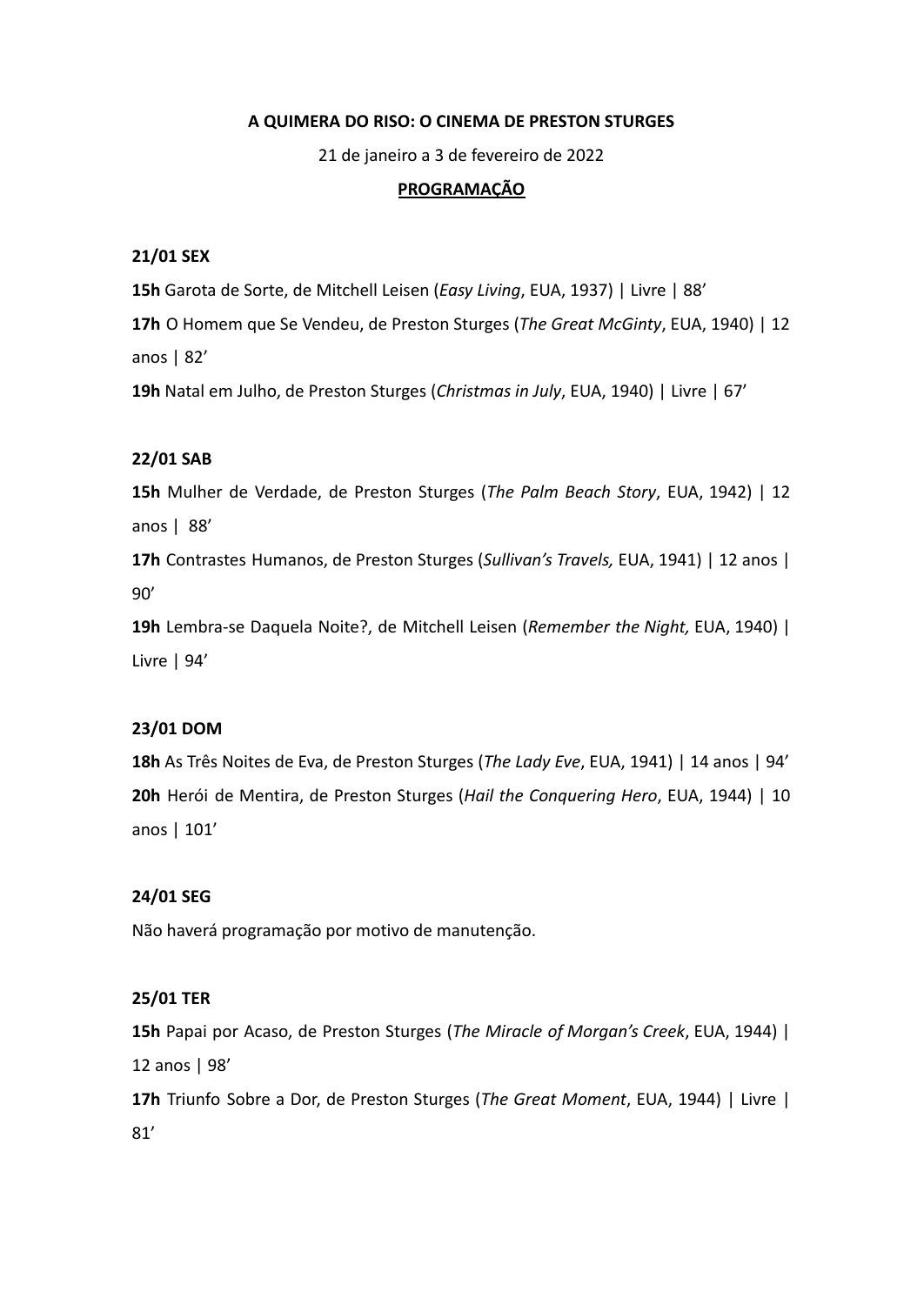**19h** Odeio-te Meu Amor, de Preston Sturges (*Unfaithfully Your*s, EUA, 1948) | 12 anos | 105'

# **26/01 QUA**

**15h** Esta Loira É Um Demônio, de Preston Sturges (*The Beautiful Blonde From Bashful Bend*, EUA, 1949) | 14 anos | 77'

**17h** Natal em Julho, de Preston Sturges (*Christmas in July*, EUA, 1940) | Livre | 67'

**19h** Contrastes Humanos, de Preston Sturges (*Sullivan's Travels,* EUA, 1941) | 12 anos | 90'

# **27/01 QUI**

**15h** Herói de Mentira, de Preston Sturges (*Hail the Conquering Hero*, EUA, 1944) | 10 anos | 101'

**17h** Mulher de Verdade, de Preston Sturges (*The Palm Beach Story*, EUA, 1942) | 12 anos | 88'

**19h** O Homem que Se Vendeu, de Preston Sturges (*The Great McGinty*, EUA, 1940) | 12 anos | 82'

## **28/01 SEX**

**15h** Odeio-te Meu Amor, de Preston Sturges (*Unfaithfully Your*s, EUA, 1948) | 12 anos | 105'

**17h** As Três Noites de Eva, de Preston Sturges (*The Lady Eve*, EUA, 1941) | 14 anos | 94' **19h** Papai por Acaso, de Preston Sturges (*The Miracle of Morgan's Creek*, EUA, 1944) | 12 anos | 98'

## **29/01 SAB**

**15h** Natal em Julho, de Preston Sturges (*Christmas in July*, EUA, 1940) | Livre | 67' **17h** Esta Loira É Um Demônio, de Preston Sturges (*The Beautiful Blonde From Bashful Bend*, EUA, 1949) | 14 anos | 77' **19h** Triunfo Sobre a Dor, de Preston Sturges (*The Great Moment*, EUA, 1944) | Livre |

81'